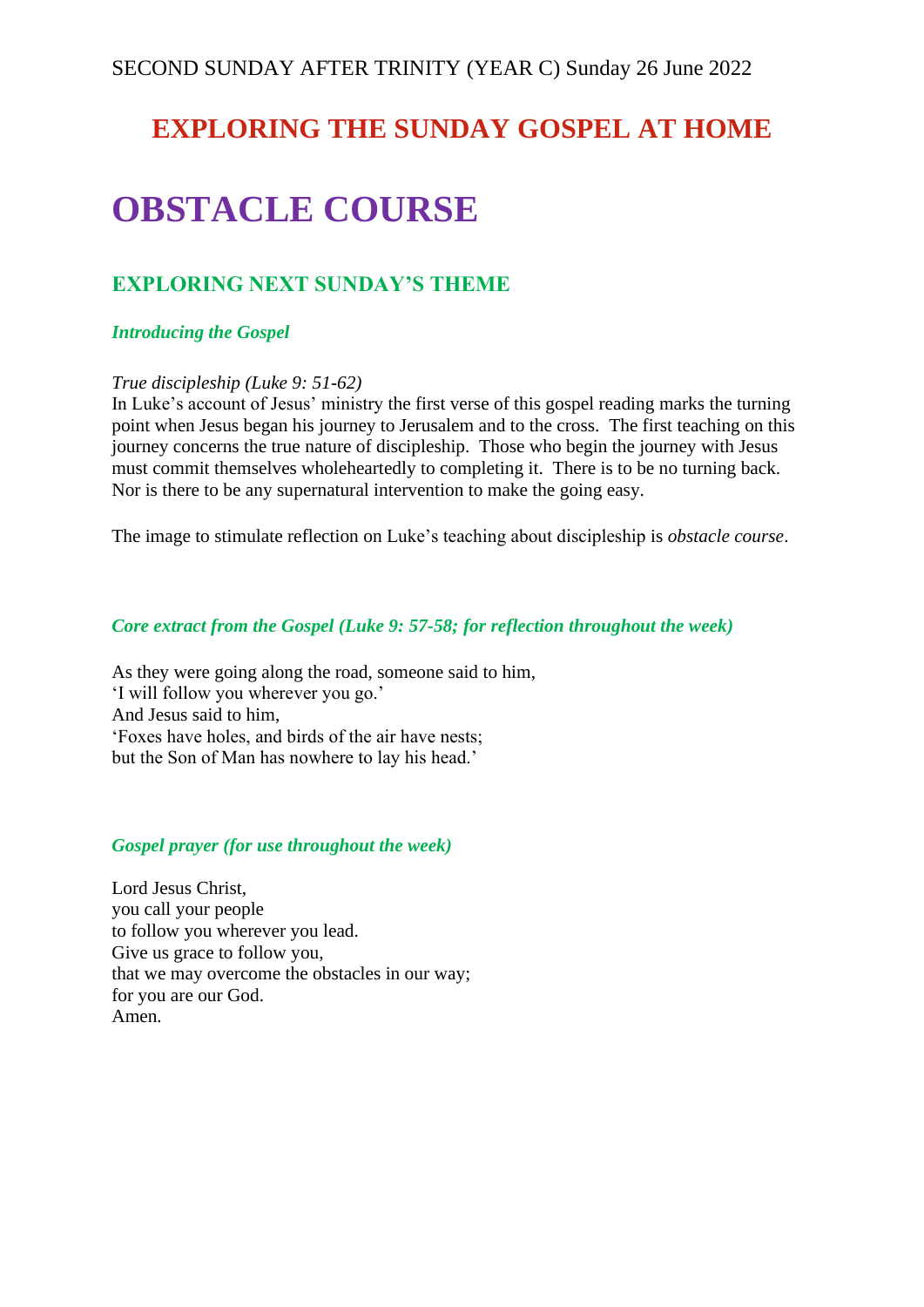## SECOND SUNDAY AFTER TRINITY (YEAR C) Sunday 26 June 2022

## **READING NEXT SUNDAY'S GOSPEL**

## **Luke 9: 51-62**

#### **A Samaritan Village Refuses to Receive Jesus**

When the days drew near for him to be taken up, he set his face to go to Jerusalem. And he sent messengers ahead of him. On their way they entered a village of the Samaritans to make ready for him; but they did not receive him, because his face was set towards Jerusalem. When his disciples James and John saw it, they said, 'Lord, do you want us to command fire to come down from heaven and consume them?' But he turned and rebuked them. Then they went on to another village.

#### **Would-Be Followers of Jesus**

As they were going along the road, someone said to him, 'I will follow you wherever you go.' And Jesus said to him, 'Foxes have holes, and birds of the air have nests; but the Son of Man has nowhere to lay his head.' To another he said, 'Follow me.' But he said, 'Lord, first let me go and bury my father.' But Jesus said to him, 'Let the dead bury their own dead; but as for you, go and proclaim the kingdom of God.' Another said, 'I will follow you, Lord; but let me first say farewell to those at my home.' Jesus said to him, 'No one who puts a hand to the plough and looks back is fit for the kingdom of God.'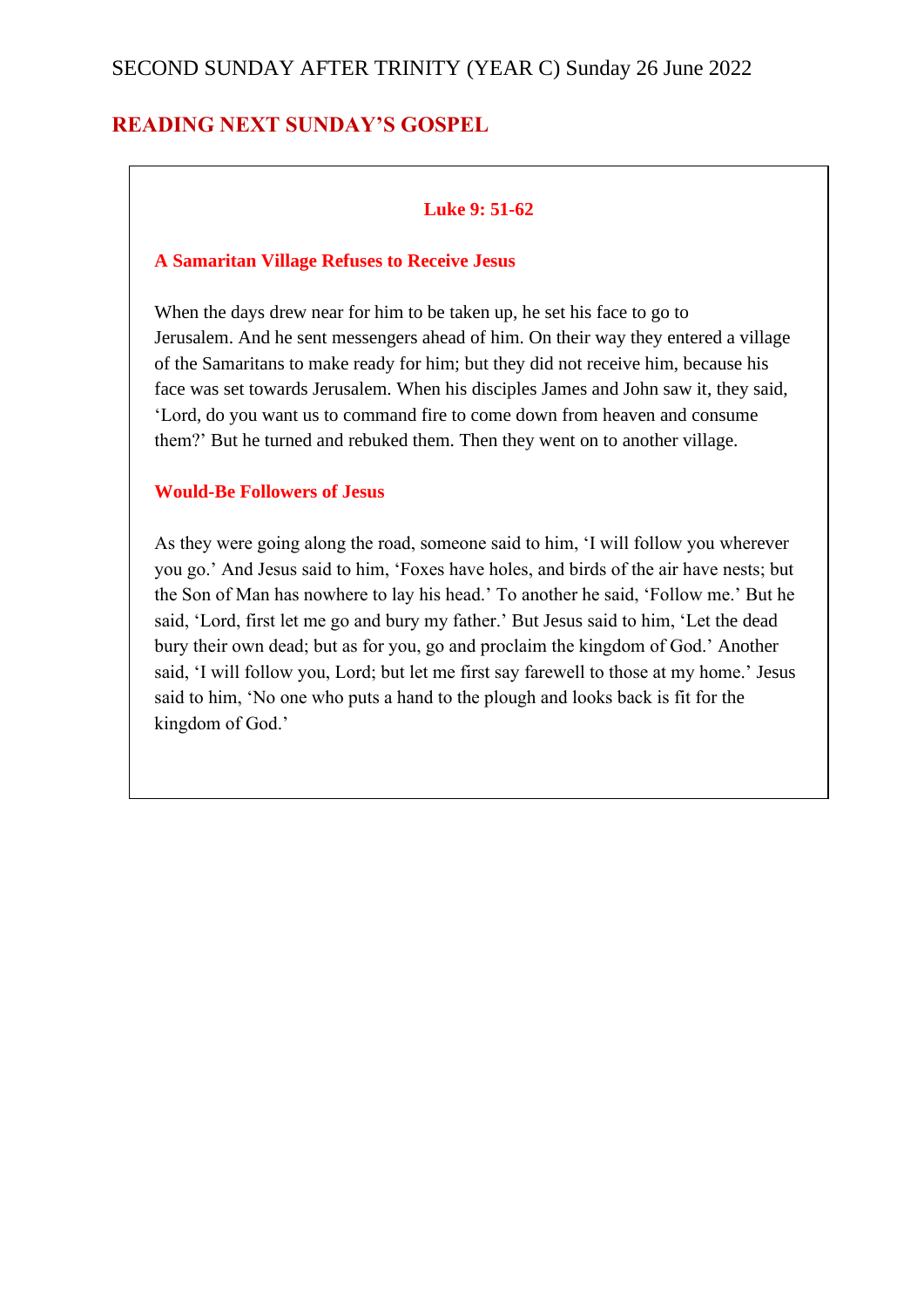## SECOND SUNDAY AFTER TRINITY (YEAR C) Sunday 26 June 2022

## **ENGAGING WITH THE THEME**

## *Dwelling with the text (Luke 9: 51-62)*

Begin to explore Luke's account concerning the true nature of discipleship by employing the SIFT approach of Sensing, Intuition, Feeling, and Thinking. You may find that one of these approaches comes easier to you than the others. But it is worth trying all four.

- What details in the passage catch your attention (Sensing)?
- What big ideas in the passage spark in your mind (Intuition)?
- What most touches your heart in the passage (Feeling)?
- What most stretches your mind and makes you think in the passage (Thinking)?

#### *Thinking and talking*

Identify topics within the passage that can get you thinking and talking. Here are some ideas to get you started.

- What do you understand by the time for Jesus to be taken up?
- What do you understand by Jesus setting his face to Jerusalem?
- What was significant about Samaria?
- What is the significance of setting your hand to the plough?
- What does this narrative say for us today?

#### *Using your Bible*

Explore the distinctive Lucan theme of Jesus setting his face to Jerusalem.

- Luke 13:22
- Luke 17: 11
- Luke 18: 31
- Luke 19: 11, 28

Explore parallels in Matthew.

• Matthew 8: 19-22

Explore images of obstacles in the path of discipleship.

- Psalm  $64: 1-6$
- Psalm 91: 1-11
- Psalm 119: 105-110
- Psalm 140: 1-8
- Psalm 142: 1-9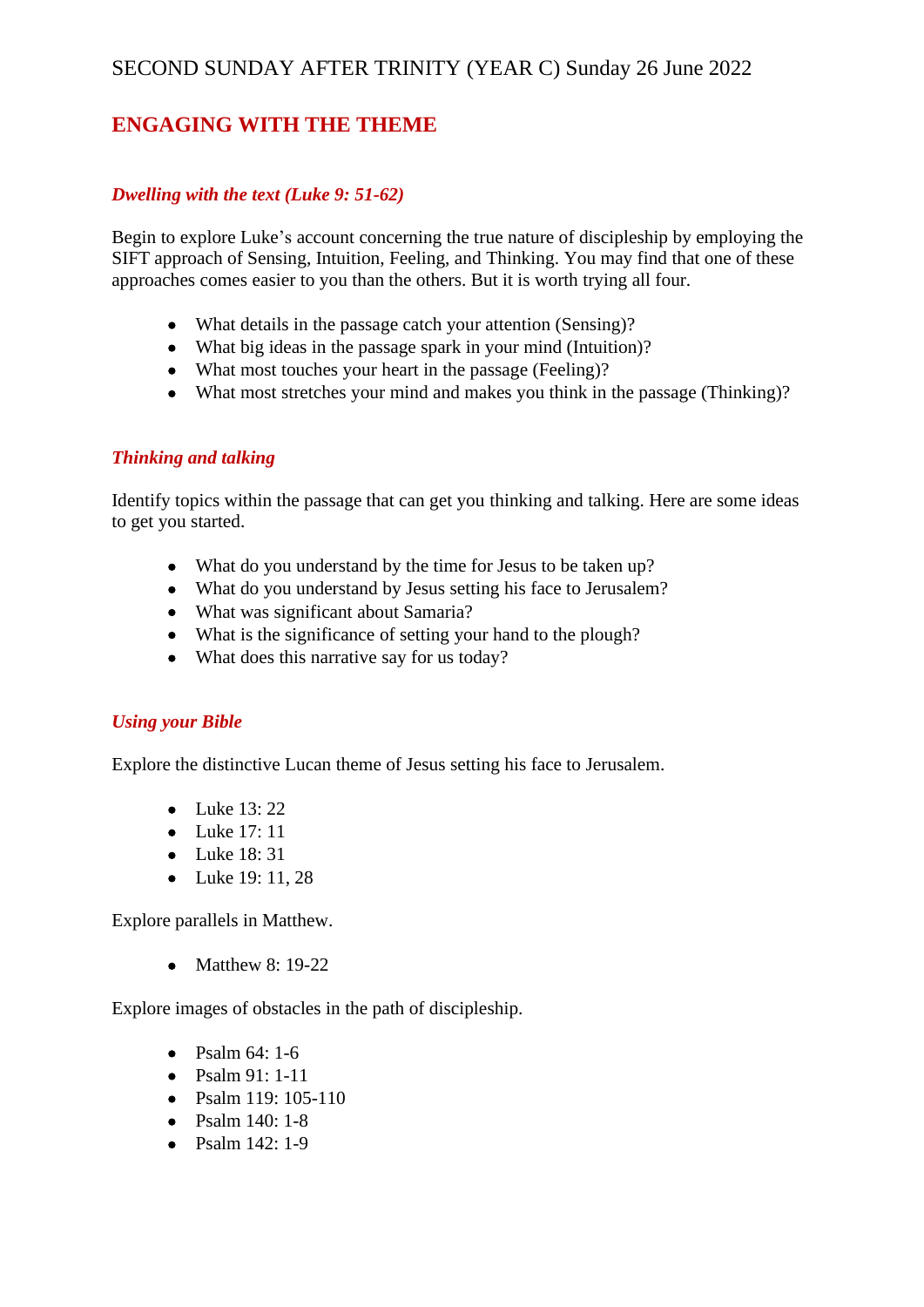## SECOND SUNDAY AFTER TRINITY (YEAR C) Sunday 26 June 2022

## *Exploring online*

Widen your exploration of Luke's account concerning the true nature of discipleship by looking up some of the following themes and others of your own choosing.

- Jesus set his face toward Jerusalem
- costly discipleship according to Luke
- obstacle courses

#### *Drawing on experience*

The image to stimulate reflection on Luke's account concerning the true nature of discipleship is *obstacle courses.* Draw on your own experiences of obstacle courses. For example:

- What experience have you had of obstacle courses?
- What obstacles have stood in the way of your discipleship journey?
- How do you feel about obstacles in the pathway of discipleship?

What have you learned about obstacles?

#### *Creating and making*

This section offers pointers to some creative activities that may be inspired by Luke's account concerning the true nature of discipleship or the image of obstacle courses.

- Make a poster of obstacle courses.
- Make a display of the images in Luke's teaching (foxes, birds, ploughs, burial).
- Make a collage about discipleship today.
- Create a reflection, poem, or prayer on the theme of facing obstacles on the path of discipleship.